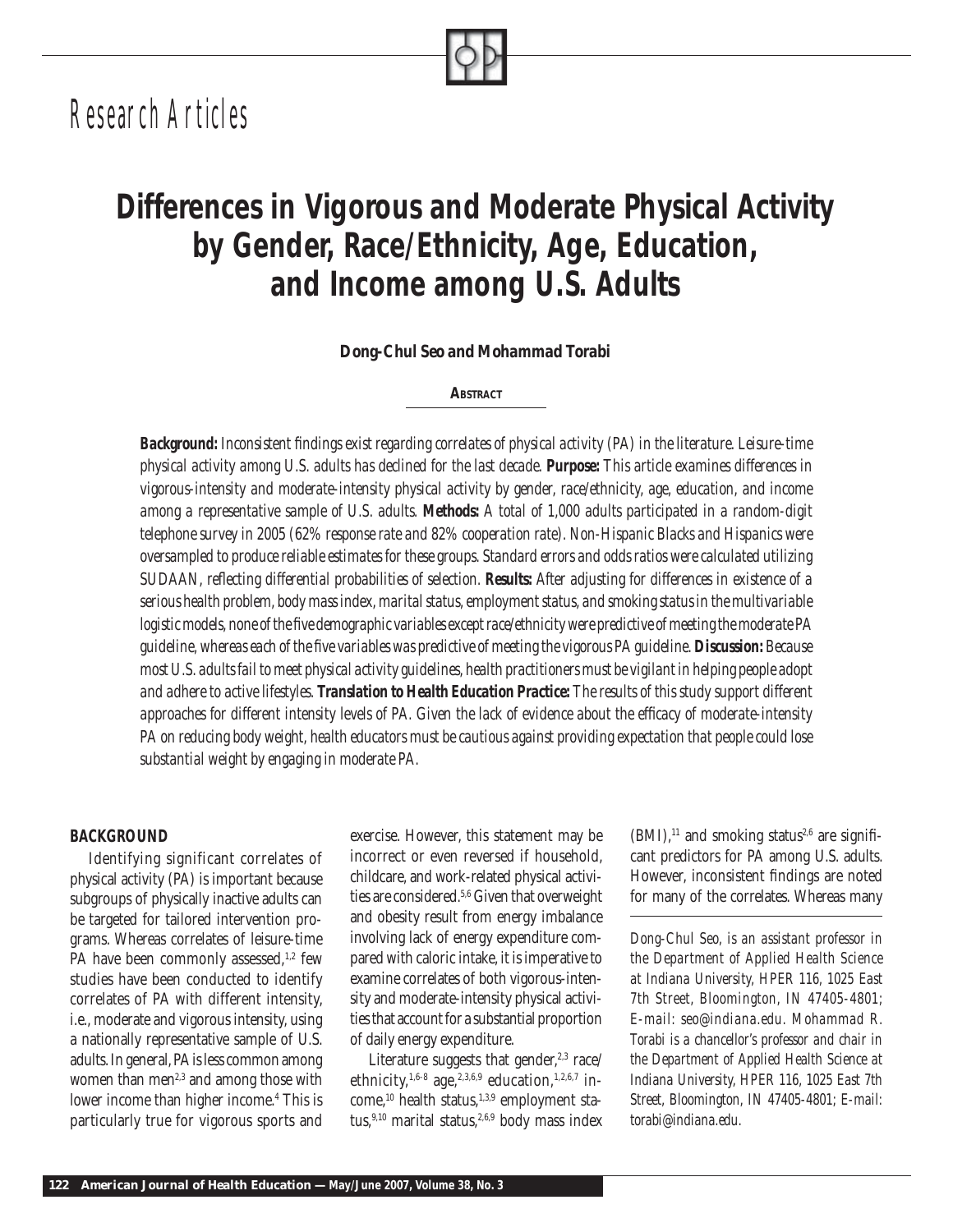studies showed a significant relationship between race/ethnicity and PA,<sup>1,3,6-8</sup> some other studies<sup>9,12</sup> reported no significant relationship between them. He and Baker<sup>1</sup> added an insight into this discrepancy, reporting that differences in health status and education accounted for virtually all racial and ethnic differences in leisure-time PA among U.S. adults age 51-61 years. Age was a significant predictor for PA in many studies,  $3,6,9,13$  but its significance was not established in other studies.<sup>2,14</sup> Inconsistent findings are also observed regarding the association between PA and health status, 1,3,9,14 BMI, $6,9,11,14$  marital status, $6,14,15$  and employment status.<sup>9,15</sup> These inconsistent findings appear to have occurred due, in part, to (1) failure to account for vigorous-intensity and moderate-intensity activities separately, (2) lack of an appropriate statistical adjustment of the effect of other confounders, (3) temporal changes in the dynamics of PA correlates (i.e., some studies were conducted in the early 1990s and others in 2005; due to changes in PA levels and other contributing factors to PA, early findings may not reflect current correlates of PA), or (4) lack of representativeness of a selected sample.

The prevalence of no leisure-time PA among U.S. adults age  $\geq$  18 years declined from 29.8% in 1994 to 23.7% in 2004 (*p*< .001), with more U.S. adults becoming overweight or obese.<sup>16</sup> This finding is affirmed by another government report.17 According to the CDC's National Center for Health Statistics, the proportion of physically inactive adults age  $\geq 18$  years dropped from 40.5% in 1998 to 37.6% in 2003, whereas those who engaged in regular leisure-time PA increased from 29.5% in 1998 to 32.8% in 2003.17 This significant change in the prevalence of adults' physical activity may have caused changes in the PA correlates or in the relationships among different correlates.

The current study examined differences in the correlates of vigorous-intensity and moderate-intensity physical activities by gender, race/ethnicity, four distinct age groups (18-33; 34-49; 50-65; and 66+), educational attainment, and income groups among a recent representative sample of U.S. adults after adjusting for differences in five confounders. The adjusted confounders included (1) existence of a serious health problem such as heart disease, stroke, cancer, diabetes, arthritis, hypertension, thyroid disorders, lung disease, asthma, or kidney disease, (2) BMI calculated from self-reported weight and height (kg/m2 ), (3) marital status, (4) employment status, and (5) smoking status. Based on the literature, it was hypothesized that each of the five demographic variables—gender, race/ethnicity, age, education, and income—is an independent predictor of both vigorousintensity and moderate-intensity activities among U.S. adults.

#### *METHODS*

A nationally representative sample of noninstitutionalized civilian U.S. residents age 18 years or older was interviewed by professional interviewers in an independent survey institute in Florida that was contracted to perform a random-digit dialing telephone survey. This study was conducted in conjunction with another that examined racial/ethnic differences in BMI, morbidity, and attitudes toward obesity using the same sample; the results of this study have not been included in other manuscripts. The telephone interview was administered both in English and in Spanish in March and April 2005. Non-Hispanic Blacks and Hispanics were oversampled to produce reliable estimates for these groups. The individuals within a household were randomly selected to complete the interview using a randomization procedure built into the computer-assisted telephone interviewing (CATI) software—"Interviewer" by Voxco of Montreal, Canada—that is well suited for bilingual interviewing. The design and all procedures for this study were approved by the Institutional Review Board of the investigators' university.

The survey resulted in 1,000 complete interviews, 24 break-offs, 189 refusals, 86 non-interview due to language barrier, 1,211 answering messages, 361 fax/data lines, 1,264 nonworking/disconnected numbers, and 296 government/business numbers.

The response rate (RR 3) and cooperation rate (COOP 3), calculated by standards established by the American Association for Public Opinion Research,<sup>18</sup> were 62% and 82%, respectively. The formulas used were RR 3 = Complete interviews / [(complete interviews + partial interviews) + (refusal and break-offs + noncontacts + other) + *e*  $(unknown household + unknown other)$ ]. and COOP 3 = Complete interviews / [(complete interviews + partial interviews) + refusal and break-offs]. The *e,* an estimated proportion of cases of unknown eligibility that are eligible, was estimated to be .10.

Physical activity measures were adapted from CDC's Youth Risk Behavior Survey<sup>19</sup> and He and Baker.1 Vigorous PA was measured by asking "On how many of the past 7 days did you exercise or participate in physical activity for at least 20 minutes that made you sweat or breathe hard, such as basketball, soccer, running, swimming laps, fast bicycling, fast dancing, or similar aerobic activities?" For moderate PA, the participants were asked "On how many of the past 7 days did you exercise or participate in physical activity for at least 30 minutes that did not make you sweat or breathe hard, such as walking, gardening, golfing, slow bicycling, pushing a lawn mower, or mopping floors?" Current smokers were defined as those who had smoked at least 100 cigarettes in their lifetime and were currently smoking every day or some days.<sup>20</sup> Demographics were assessed by questions regarding eight variables derived from the Behavioral Risk Factor Surveillance System questionnaire: self-reported age, gender, race, ethnicity, marital status, educational attainment, employment status, and income group.20

#### *Statistical Analysis*

Data were analyzed using the SAS (release 9.1; SAS Institute, Cary, NC) and SUDAAN (release 9.0; Research Triangle Institute, Research Triangle Park, NC) software programs. Sampling weights were calculated that took into account unequal probabilities of selection resulting from the sample design, from unequal number of adults and landlines in a household, and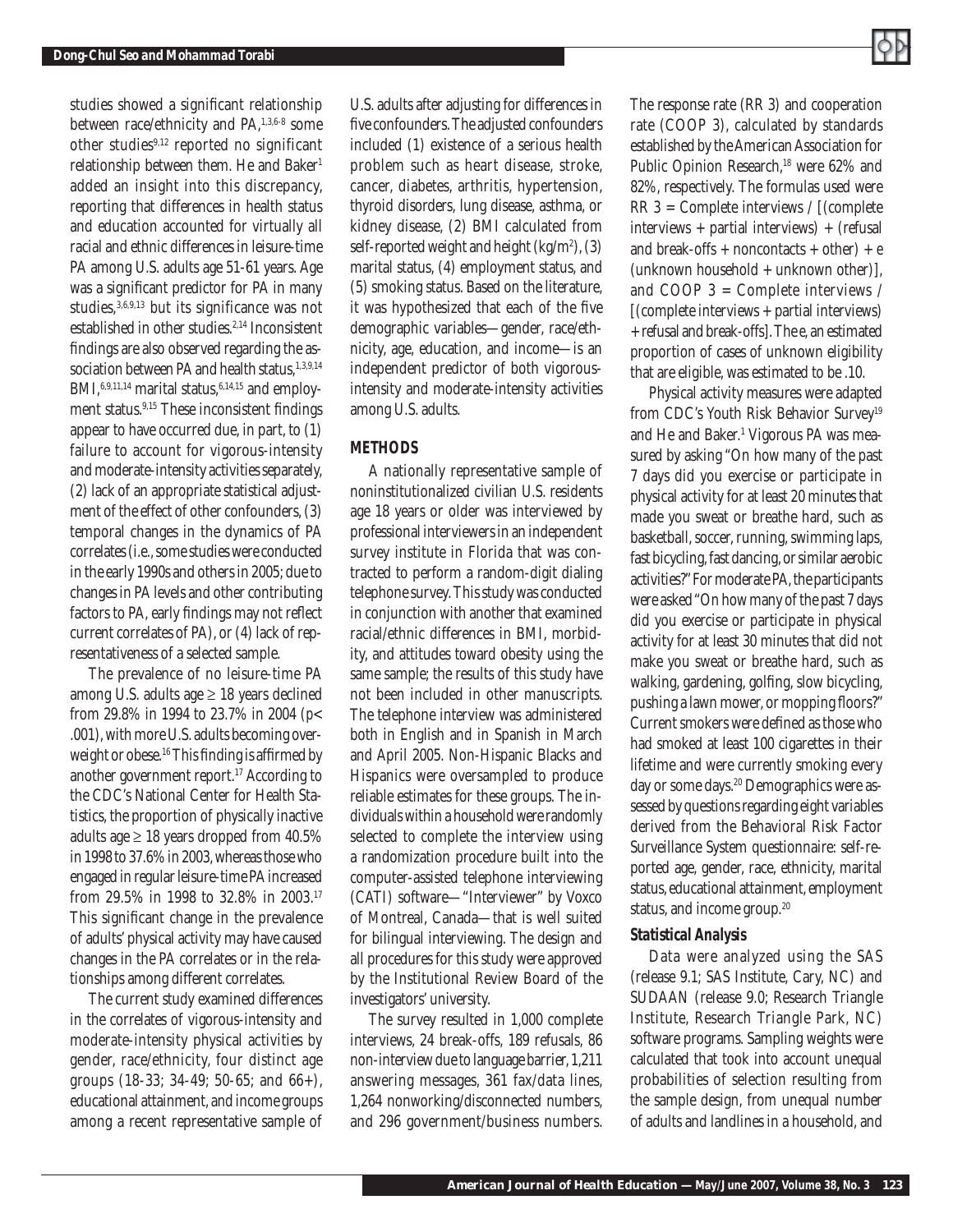from planned oversampling of non-Hispanic Black and Hispanic populations. All analyses reflected differential probabilities of selection. Standard errors and odds ratios were calculated utilizing SUDAAN software. Out of 1,000 complete surveys, 12 pregnant women and 7 other respondents who lacked race/ethnicity information were dropped from the analyses, reducing the sample size to 981 (553 non-Hispanic Whites, 205 non-Hispanic Blacks, 193 Hispanics, and 30 others). Logistic regressions were conducted for two dichotomized categorical variables to examine both unadjusted and adjusted odds ratios (ORs) of PA correlates. The two categorical outcome variables included dichotomized vigorous PA (coded 1 for those who met the vigorous guideline on 3 or more days, corresponding to *Healthy People 2010* objective 22-3) and dichotomized the moderate PA (coded 1 for those who met moderate guideline on 5 or more days, corresponding to *Healthy People 2010* objective 22-2).<sup>21</sup>

#### *RESULTS*

#### *Bivariate Relationships*

As can be seen in Table 1, 41% of the total respondents (*n=*407) participated in at least 20 minutes of vigorous PA on 3 or more of the previous 7 days, and 48% (*n*=467) participated in at least 30 minutes of moderate PA on 5 or more of the previous 7 days.

Chi square analyses were used to examine

bivariate associations between PA levels and correlates of interest. Three variables—age group, BMI group, and marital status showed significant associations with both levels of PA. Gender, educational attainment, income group, existence of a serious health problem, and employment status were significant predictors only for meeting the vigorous activity guideline. More men (53%) than women (37%) indicated they met the vigorous activity guideline, whereas there was no gender difference in the prevalence of respondents who met the moderate activity guideline. While there was a graded decrease in the vigorous activity with age, a quadratic pattern was observed in the moderate activity with age (i.e., moderate PA decreases with

| Table 1. Physical Activity Levels by Correlates among U.S. Adults, 2005 |                    |      |         |                                        |                     |                                        |                       |        |
|-------------------------------------------------------------------------|--------------------|------|---------|----------------------------------------|---------------------|----------------------------------------|-----------------------|--------|
|                                                                         | Total<br>$(N=981)$ |      |         | Met Vigorous <sup>a</sup><br>Guideline |                     | Met Moderate <sup>b</sup><br>Guideline |                       |        |
|                                                                         | $No.$ <sup>c</sup> | $\%$ | $No.^c$ | $%$ (SE) <sup>d</sup>                  | p                   | No.                                    | $%$ (SE) <sup>d</sup> | p      |
| Gender                                                                  |                    |      |         |                                        | $\frac{1}{6}$ <.001 |                                        |                       | .52    |
| Male                                                                    | 377                | 38   | 193     | 53(2.8)                                |                     | 186                                    | 50(2.8)               |        |
| Female                                                                  | 604                | 62   | 214     | 37(2.1)                                |                     | 281                                    | 48 (2.2)              |        |
| Race/ethnicity                                                          |                    |      |         |                                        | .45                 |                                        |                       | < .001 |
| <b>Black</b>                                                            | 205                | 21   | 81      | 42(3.8)                                |                     | 91                                     | 46(3.8)               |        |
| Hispanic                                                                | 193                | 20   | 72      | 38(3.9)                                |                     | 123                                    | 64 (3.9)              |        |
| White                                                                   | 553                | 56   | 238     | 44(2.2)                                |                     | 237                                    | 44(2.2)               |        |
| Other                                                                   | 30                 | 3    | 16      | 52 (10) <sup>u</sup>                   |                     | 16                                     | 50 (10) <sup>u</sup>  |        |
| Age group                                                               |                    |      |         |                                        | < .001              |                                        |                       | 10.5   |
| 18-33 years                                                             | 222                | 23   | 127     | 58 (3.7)                               |                     | 126                                    | 59 (3.6)              |        |
| 34-49 years                                                             | 286                | 29   | 131     | 48(3.1)                                |                     | 120                                    | 41(3.1)               |        |
| 50-65 years                                                             | 293                | 30   | 110     | 38(3.0)                                |                     | 135                                    | 47(3.1)               |        |
| Older than 65 years                                                     | 169                | 17   | 36      | 24(3.4)                                |                     | 81                                     | 49 (4.0)              |        |
| Education                                                               |                    |      |         |                                        | < .01               |                                        |                       | .20    |
| ≤Some high school                                                       | 113                | 12   | 31      | 27(4.5)                                |                     | 57                                     | 50(5.2)               |        |
| High school graduate                                                    | 301                | 31   | 114     | 41(3.1)                                |                     | 148                                    | 51(3.1)               |        |
| Some college                                                            | 267                | 27   | 125     | 48 (3.2)                               |                     | 132                                    | 52(3.2)               |        |
| ≥College graduate                                                       | 295                | 30   | 133     | 47(3.0)                                |                     | 128                                    | 43(3.0)               |        |
| Income                                                                  |                    |      |         |                                        | < .01               |                                        |                       | .45    |
| $<$ \$25,000                                                            | 202                | 28   | 67      | 34(3.5)                                |                     | 102                                    | 52(3.6)               |        |
| \$25,000-\$49,999                                                       | 219                | 30   | 96      | 44(3.5)                                |                     | 100                                    | 47(3.6)               |        |
| \$50,000-\$74,999                                                       | 145                | 20   | 66      | 50(4.5)                                |                     | 61                                     | 45(4.6)               |        |
| $\geq$ \$75,000                                                         | 167                | 23   | 86      | 52(4.0)                                |                     | 71                                     | 43 (4.0)              |        |
| Serious health problem                                                  |                    |      |         |                                        | $-.001$             |                                        |                       | .15    |
| Yes                                                                     | 186                | 19   | 47      | 26(3.4)                                |                     | 80                                     | 43(3.8)               |        |
| <b>No</b>                                                               | 793                | 81   | 359     | 47 (1.9)                               |                     | 385                                    | 49 (1.9)              |        |
|                                                                         |                    |      |         |                                        |                     |                                        |                       |        |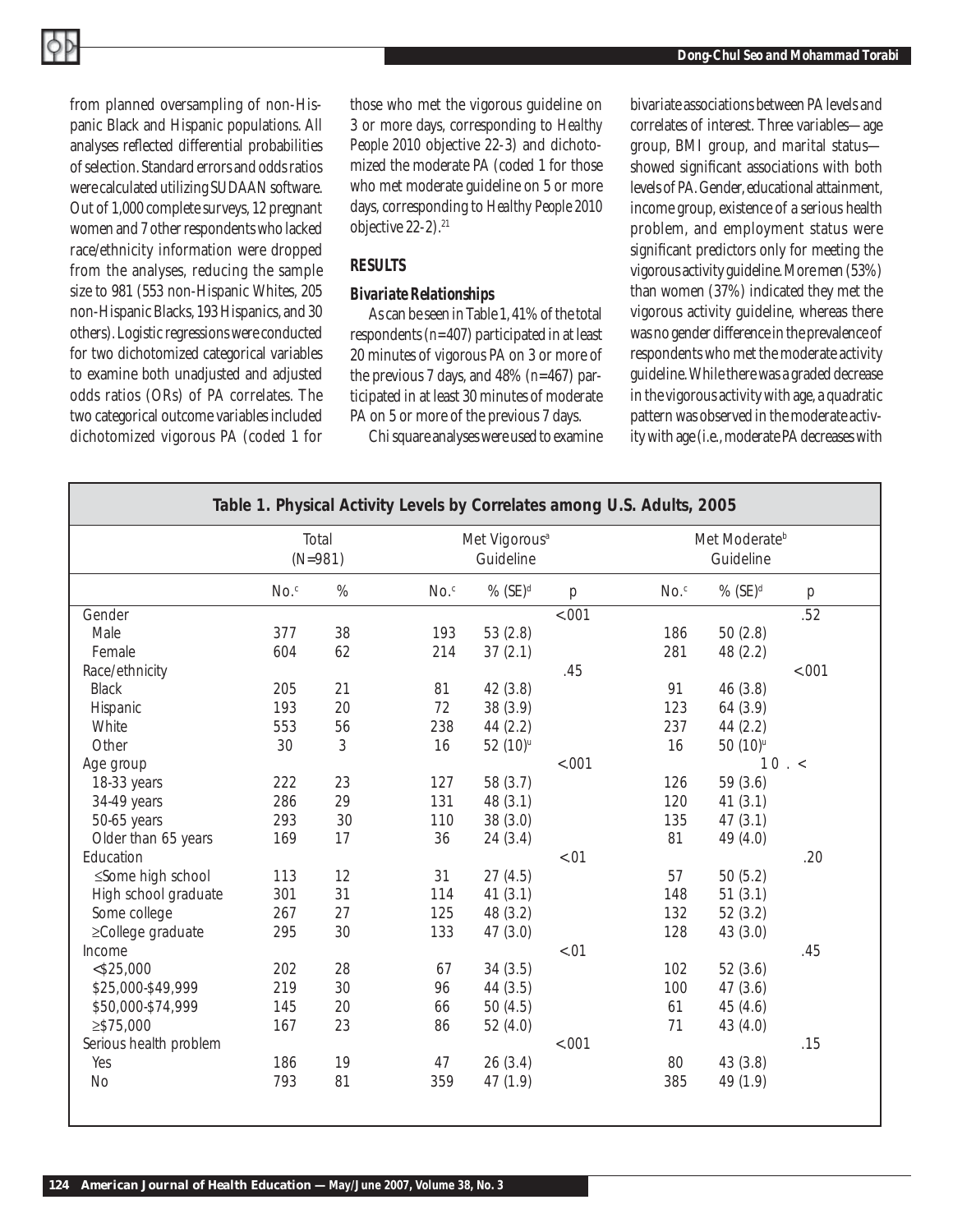

age up until a point and then increases). Respondents with BMI of normal range were more actively involved in both vigorous and moderate physical activities than those in other BMI ranges.

#### *Multivariate Analyses*

After adjusting for differences in existence of a serious health problem, BMI, marital status, employment status, and smoking status, none of the five demographic variables except race/ethnicity were predictive of meeting the moderate activity guideline, whereas each of the five variables was predictive of meeting the vigorous activity guideline in the multivariable logistic regression analyses (Table 2).

Specifically, men age 18-49 years, and

those who earn \$50,000 or above, were more likely to participate in vigorous activity than women older than 65 years, and those who earn less than \$25,000, respectively. Those with less than 12 years of education (adjusted OR=0.49) and Hispanic respondents (adjusted OR=0.62) were less likely than high school graduates and Whites, respectively, to meet the vigorous activity guideline. Interestingly, Hispanics were more likely than Whites to meet the moderate activity guideline (adjusted OR=2.09).

#### *DISCUSSION*

The current study examined differences in the correlates of vigorous-intensity and moderate-intensity activities by gender, race/ethnicity, age group, educational attainment, and income groups among a recent representative sample of U.S. adults after adjusting for differences in five confounding factors. The study contributes to the literature by (1) updating PA correlates by intensity level among U.S. adults, (2) evaluating independent effects of major demographic correlates of PA using a recent representative U.S. sample, (3) providing insight into racial/ethnic differences in physical activities, and (4) adding a perspective as to different roles of vigorous-intensity and moderateintensity activities in reducing body weight while avoiding several confounders that contributed to inconsistent findings regarding PA correlates in the literature.

| Table 1. Physical Activity Levels by Correlates among U.S. Adults, 2005 (cont.) |                    |                |                    |                                        |        |                    |                                        |        |  |
|---------------------------------------------------------------------------------|--------------------|----------------|--------------------|----------------------------------------|--------|--------------------|----------------------------------------|--------|--|
|                                                                                 | Total<br>$(N=981)$ |                |                    | Met Vigorous <sup>a</sup><br>Guideline |        |                    | Met Moderate <sup>b</sup><br>Guideline |        |  |
|                                                                                 | $No.$ <sup>c</sup> | $\%$           | $No.$ <sup>c</sup> | $%$ (SE) <sup>d</sup>                  | p      | $No.$ <sup>c</sup> | % $(SE)^d$                             | р      |  |
| BMI (kg/m2)                                                                     |                    |                |                    |                                        | < .05  |                    |                                        | $-.05$ |  |
| < 18.5                                                                          | 15                 | $\overline{2}$ | 3                  | $20(11)^{u}$                           |        | $\overline{7}$     | $52(13)^{u}$                           |        |  |
| 18.5 to <25.0                                                                   | 398                | 43             | 192                | 50 $(2.7)$                             |        | 207                | 54(2.7)                                |        |  |
| 25.0 to <30.0                                                                   | 314                | 34             | 127                | 42(3.0)                                |        | 149                | 47(2.9)                                |        |  |
| 30.0 to $<$ 40.0                                                                | 157                | 17             | 55                 | 37(4.1)                                |        | 65                 | 42(4.2)                                |        |  |
| ≥40.0                                                                           | 34                 | $\sqrt{4}$     | 9                  | $32(8.9)$ u                            |        | 10                 | $30(8.2)$ <sup>u</sup>                 |        |  |
| Marital status                                                                  |                    |                |                    |                                        | < .001 |                    |                                        | < .05  |  |
| Married                                                                         | 512                | 53             | 216                | 43(2.3)                                |        | 234                | 47(2.3)                                |        |  |
| Separated/divorced                                                              | 57                 | 16             | 63                 | 44(4.5)                                |        | 61                 | 40(4.3)                                |        |  |
| Widowed                                                                         | 115                | 12             | 21                 | $20(3.9)$ u                            |        | 64                 | 56 $(4.7)$                             |        |  |
| Single                                                                          | 189                | 19             | 105                | 57(3.9)                                |        | 105                | 56 (3.9)                               |        |  |
| Smoking status                                                                  |                    |                |                    |                                        | .71    |                    |                                        | .78    |  |
| Smoker                                                                          | 160                | 16             | 67                 | 44(4.3)                                |        | 75                 | 47(4.3)                                |        |  |
| Nonsmoker                                                                       | 819                | 84             | 338                | 43 (1.8)                               |        | 390                | 49 (1.8)                               |        |  |
| Employment                                                                      |                    |                |                    |                                        | < .001 |                    |                                        | .14    |  |
| Employed                                                                        | 560                | 59             | 268                | 48(2.3)                                |        | 262                | 47(2.2)                                |        |  |
| Out of work                                                                     | 37                 | 4              | 15                 | 48 (9.3) <sup>u</sup>                  |        | 16                 | 46 (9.3) <sup>u</sup>                  |        |  |
| Student                                                                         | 49                 | 5              | 33                 | 70(7.2)                                |        | 28                 | $61 (7.8)$ <sup>u</sup>                |        |  |
| Retired                                                                         | 201                | 21             | 53                 | 28(3.3)                                |        | 90                 | 45(3.6)                                |        |  |
| Homemaker                                                                       | 102                | 11             | 30                 | 29(4.7)                                |        | 59                 | 58 (5.2)                               |        |  |

Note. Estimates flagged with a *u* are based on fewer than 30 unweighted observations or have standard errors greater than 30% of the estimate. These estimates should be interpreted with caution as they are considered statistically unreliable.

a Meeting vigorous guideline = 3 or more days of exercise in the previous 7 days for at least 20 minutes that made participants sweat or breathe hard. b Meeting moderate guideline = 5 or more days of exercise in the previous 7 days for at least 30 minutes which did not make participants sweat or breathe hard.

c Unweighted frequencies. They may not add up to the total due to missing values.

d Weighted percentages and standard errors.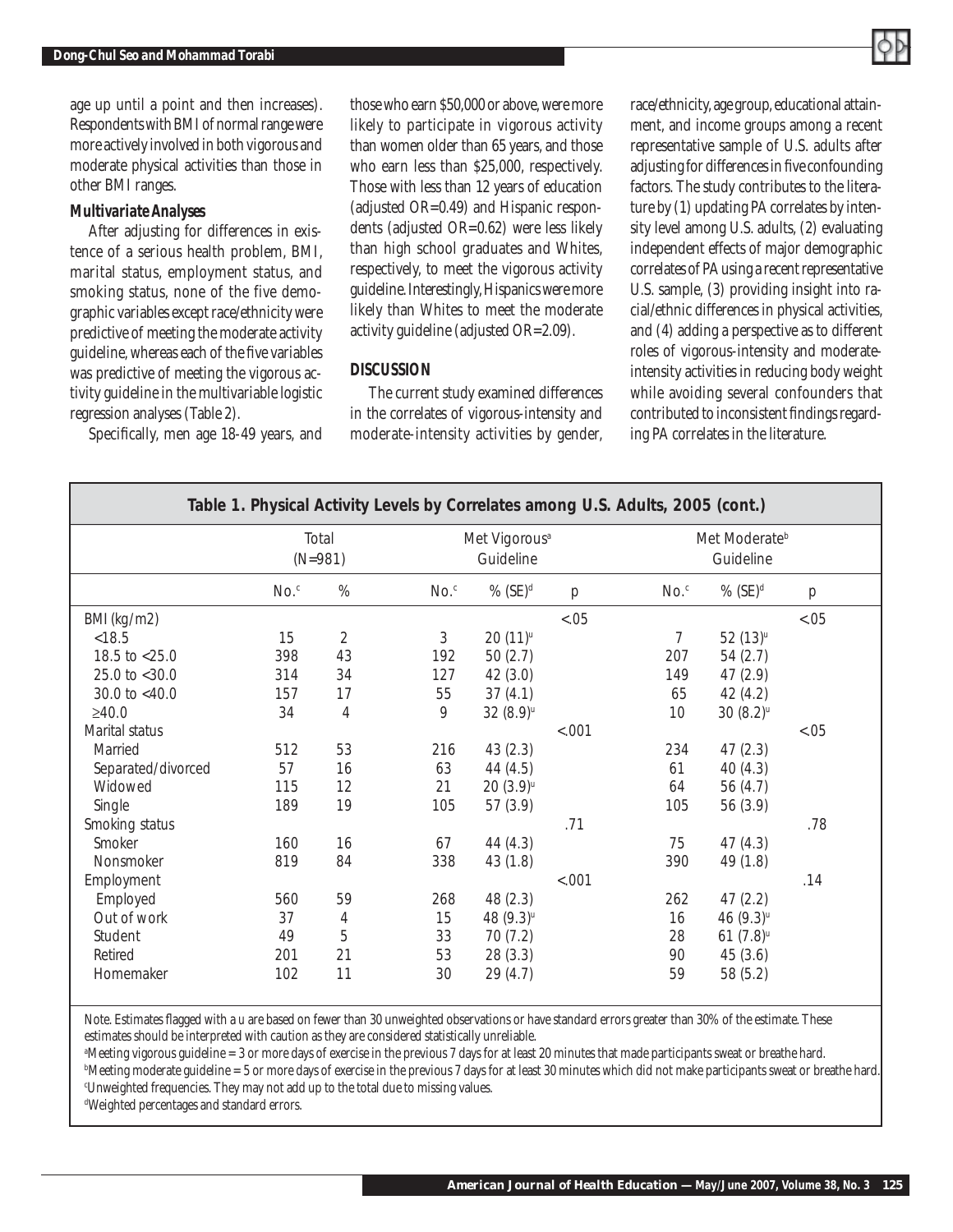| $1000$ $\epsilon$ . Lugistic hogicssion Andrysos of Friyalda Adtivity Lovels among O.S. Addits, 2000 |                                     |                                  |                                     |                          |  |  |  |  |
|------------------------------------------------------------------------------------------------------|-------------------------------------|----------------------------------|-------------------------------------|--------------------------|--|--|--|--|
|                                                                                                      | Met Vigorous Guideline <sup>a</sup> |                                  | Met Moderate Guideline <sup>b</sup> |                          |  |  |  |  |
|                                                                                                      | Unadjusted OR                       | Adjusted OR <sup>c</sup>         | Unadjusted OR                       | Adjusted OR <sup>c</sup> |  |  |  |  |
|                                                                                                      | (95% CI)                            | (95% CI)                         | (95% CI)                            | (95% CI)                 |  |  |  |  |
| Gender                                                                                               |                                     |                                  |                                     |                          |  |  |  |  |
| Male                                                                                                 | $1.91(1.44, 2.52)$ ***              | $1.71(1.25, 2.33)***$            | 1.09(0.83, 1.44)                    | 1.25(0.92, 1.71)         |  |  |  |  |
| Female                                                                                               | Reference                           | Reference                        | Reference                           | Reference                |  |  |  |  |
| Race/ethnicity                                                                                       |                                     |                                  |                                     |                          |  |  |  |  |
| <b>Black</b>                                                                                         | 0.93(0.65, 1.32)                    | 0.72(0.48, 1.09)                 | 1.06(0.75, 1.50)                    | 1.05(0.71, 1.56)         |  |  |  |  |
| Hispanic                                                                                             | 0.78(0.54, 1.13)                    | $0.62$ (0.41, 0.95)*             | $2.23(1.54, 3.24)$ ***              | $2.09$ (1.36, 3.21)***   |  |  |  |  |
| White                                                                                                | Reference                           | Reference                        | Reference                           | Reference                |  |  |  |  |
| Other                                                                                                | 1.35(0.60, 3.06)                    | 1.05(0.44, 2.52)                 | 1.27(0.57, 2.86)                    | 1.14(0.49, 2.66)         |  |  |  |  |
| Age group                                                                                            |                                     |                                  |                                     |                          |  |  |  |  |
| 18-33 years                                                                                          | 4.50 $(2.79, 7.26)$ ***             | $2.84$ (1.37, 5.88)**            | 1.47(0.95, 2.25)                    | 1.31(0.67, 2.58)         |  |  |  |  |
| 34-49 years                                                                                          | $2.95(1.88, 4.62)$ ***              | $2.06$ (1.05, 4.03) <sup>*</sup> | 0.72(0.48, 1.07)                    | 0.72(0.39, 1.33)         |  |  |  |  |
| 50-65 years                                                                                          | $2.01(1.28, 3.15)$ **               | 1.67(0.92, 3.03)                 | 0.91(0.62, 1.36)                    | 0.94(0.55, 1.59)         |  |  |  |  |
| Older than 65 years                                                                                  | Reference                           | Reference                        | Reference                           | Reference                |  |  |  |  |
| Education                                                                                            |                                     |                                  |                                     |                          |  |  |  |  |
| ≤Some high school                                                                                    | $0.53$ (0.32, 0.89)*                | $0.49(0.27, 0.89)$ **            | 0.98(0.61, 1.57)                    | 0.83(0.48, 1.42)         |  |  |  |  |
| High school graduate                                                                                 | Reference                           | Reference                        | Reference                           | Reference                |  |  |  |  |
| Some college                                                                                         | 1.33(0.93, 1.90)                    | 1.21(0.82, 1.79)                 | 1.05(0.74, 1.49)                    | 1.07(0.74, 1.57)         |  |  |  |  |
| ≥College graduate                                                                                    | 1.27(0.90, 1.80)                    | 1.29(0.87, 1.89)                 | 0.74(0.53, 1.05)                    | 0.75(0.52, 1.09)         |  |  |  |  |
| Income                                                                                               |                                     |                                  |                                     |                          |  |  |  |  |
| $<$ \$25,000                                                                                         | Reference                           | Reference                        | Reference                           | Reference                |  |  |  |  |
| \$25,000-\$49,999                                                                                    | 1.51(1.00, 2.28)                    | 1.48(0.93, 2.36)                 | 0.83(0.55, 1.23)                    | 0.88(0.56, 1.37)         |  |  |  |  |
| \$50,000-\$74,999                                                                                    | $1.93(1.22, 3.08)$ *                | $1.70(1.00, 2.88)$ *             | 0.78(0.49, 1.24)                    | 0.89(0.53, 1.49)         |  |  |  |  |
| $\geq$ \$75,000                                                                                      | $2.08(1.34, 3.21)^{*}$              | $1.76(1.04, 3.00)*$              | 0.71(0.46, 1.09)                    | 0.72(0.43, 1.21)         |  |  |  |  |
|                                                                                                      |                                     |                                  |                                     |                          |  |  |  |  |

### *Table 2. Logistic Regression Analyses of Physical Activity Levels among U.S. Adults, 2005*

Note. O $R$  = prevalence odds ratio;  $CI$  = confidence interval.

Meeting vigorous guideline = 3 or more days of exercise in the previous 7 days for at least 20 minutes that made participants sweat or breathe hard. b Meeting moderate guideline = 5 or more days of exercise in the previous 7 days for at least 30 minutes which did not make participants sweat or breathe hard. c Adjusted for existence of a serious health problem, body mass index, marital status, employment status, and smoking status.

The hypothesis that each of the five demographic variables is an independent predictor of physical activity was tenable only for vigorous-intensity activity, not for moderate-intensity. Vigorous PA was less common with age and among women, Hispanics, and those with lower income or lower educational attainment compared with their counterparts. However, this was no longer true for moderate PA. None of the five demographic variables except race/ ethnicity were associated with meeting the moderate activity guideline. Unlike with vigorous activity, Hispanics were more likely than Whites to engage in moderate activity in both unadjusted and adjusted logistic models, which is consistent with previous findings that examined PA including household or caregiving activities.<sup>5,6</sup> This clearly demonstrates the moderating effect of PA intensity, indicating that one should examine PA separately for different intensity levels. The weak or little associations of the demographic correlates with moderate PA observed in the current study also imply that most of the disparities in moderate PA among different sociodemographic groups that existed in the past might have dissipated. Future meta-analytic trend studies that investigate changes of strengths of associations (i.e., effect sizes) over time between moderate PA and its demographic correlates would be desirable to confirm the pattern of diminished differences in moderate activity among

different sociodemographic groups.

The finding that Hispanics were less likely than Whites to engage in vigorous activity but more likely to engage in moderate activity warrants a discussion, especially with respect to the proportions of overweight or obese people (BMI≥25). It is a well-known fact that a greater proportion of Hispanics are overweight or obese than Whites.<sup>22,23</sup> During 1999-2002, the proportion of overweight or obese population age 20 years or above was 72.5% for Mexican Americans, whereas it was 63.3% for Whites and 70.7% for Blacks.23 Between 1991 and 1998, the obesity prevalence increased by 80% for Hispanics, whereas it increased by 47.3% for Whites and by 39.2% for Blacks.<sup>24</sup> These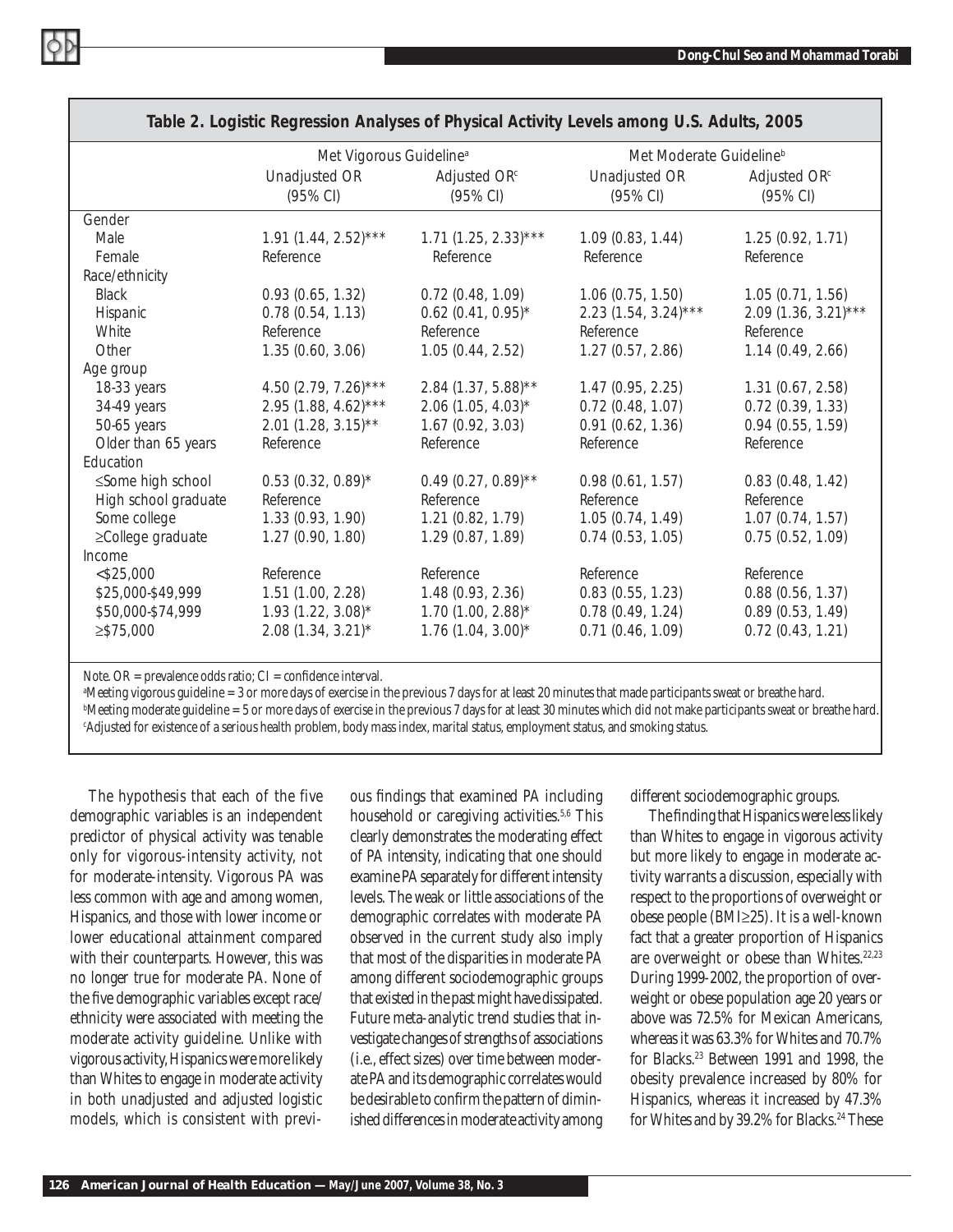

findings indicate that moderate PA might not be as effective as vigorous activity in reducing body weight. Future experimental studies using a large nonclinical multiracial/ethnic cohort of adults are warranted to investigate the effect of moderate PA on reducing body weight among adults. Although previous studies have shown that moderate or leisure-time PA may reduce blood pressure<sup>25</sup> and risks for systemic inflammation,<sup>26</sup> upper-respiratory tract infection, $27$  or type 2 diabetes,<sup>28,29</sup> it has not been clearly shown that increased moderate PA (i.e., meeting the moderate guideline on 5 days or more) leads to reduced body weight. This provides practical implications for policymaking or application within the health realm.

Health practitioners and policymakers have two major approaches to cope with the pandemic obesity problem: reducing energy intake and increasing energy expenditure to rectify energy imbalance. Given the overall nonsignificance of the relationships between moderate PA and the demographic correlates that are significantly related to overweight or obesity,<sup>24,30</sup> one could presume that increased energy expenditure through increased moderate PA in general would not be large enough to burn surplus energy. Although any level of PA will offer various physical, emotional, or mental health benefits, the perspective gained from this study suggests that we should put more emphasis on vigorous PA than moderate, especially to help halt the increasing trend of obesity. Considering that one of the most commonly reported personal barriers to PA is lack of time,<sup>31</sup> added emphasis on vigorous activity seems justifiable, as an equal amount of energy expenditure can be attained faster through vigorous-intensity activity than moderate-intensity activity (although it should be noted that vigorous activity is associated with higher risks for injuries, especially among the elderly).

A recent study<sup>1</sup> provides insight into the finding of the current study that Hispanics were more likely than Whites to engage in moderate activity. He and Baker<sup>1</sup> found that Hispanics were more likely than Whites to engage in work-related PA, while such a

relationship was not found in leisure-time PA. Thus, the majority of the variation between Hispanics and Whites in the proportion engaging in moderate PA could be accounted for by differences in work-related activity, including household chores, rather than leisure-time activity. This implies the need for partitioning moderate PA into different types of physical activities in future studies employing multiple racial/ethnic adult participants.

The results of the current study also suggest that an energy-intake-reduction strategy might be more important than an energy-expenditure-increasing strategy in reducing obesity. A greater proportion of Blacks are obese than Whites, and a smaller proportion of people with a college degree or higher are obese than high school graduates. $22-24,30$  However, there were no significant differences between Blacks and Whites and between the two different educational attainments in vigorous and moderate physical activities. This indicates that PA might account for a very limited portion of the BMI differences between people of different races/ethnicities and education. Future quantitative research is warranted to determine relative contributions of the two approaches in reducing obesity: energy intake reduction versus energy expenditure increase.

The findings of the current study should be interpreted in light of the following limitations. First, although common in PA studies, the use of self-reported measures may have biased the results. Second, causality cannot be inferred from the current findings because this study used a crosssectional survey design. Third, although not many, some subgroup analyses yielded large standard errors because of small cell sizes. These estimates should be interpreted with caution, as they are considered statistically unreliable. Lastly, like all other studies using a sample, the results reported in this study are subject to measurement errors.

Despite these limitations, the study contributes to the literature in several ways. It not only updates correlates of both levels of PA among a representative sample of U.S. adults, but also evaluates independent effects of major demographic correlates of both levels of PA in a multivariate model. In addition, in making these parameter estimates, the study avoided several confounders that contributed to inconsistent findings in the literature. It also provided insight into the differences between Hispanics and Whites in their physical activities and, further, into the different roles of vigorous and moderate activities in reducing body weight.

#### *Translation to Health Education Practice*

The findings of this study indicate that the majority of U.S. adults still fail to meet recommended PA guidelines. Health practitioners and professionals should continue to make every effort to help more people adopt and adhere to active lifestyles. The results further indicate the need for different approaches for different PA intensity levels. The overall nonsignificant associations between moderate PA and the demographic correlates that are significantly related to overweight or obesity imply that increased energy expenditure through increased moderate PA would not be large enough to burn surplus energy. Given the lack of evidence about the efficacy of moderate-intensity PA on reducing body weight, health practitioners need to be cautious against providing expectation that people could lose substantial weight by engaging in moderate PA. If an individual sees no substantial weight loss after months of walking for half an hour almost every day, he or she might choose to not walk any longer because his or her main motive for the activity was weight loss. It would be desirable to inform people who are more interested in moderate PA of its evidence-based benefits such as reduced risk of cardiovascular disease and type 2 diabetes, in addition to other physical, emotional, and mental health benefits. To help those who are overweight or obese lose weight, health practitioners and professionals should place more emphasis on vigorous-intensity than moderate-intensity activity; pay increased attention to preventing injuries from vigorous activity; and diversify enjoyable vigorous activities for various demographic groups, especially among women and minorities.